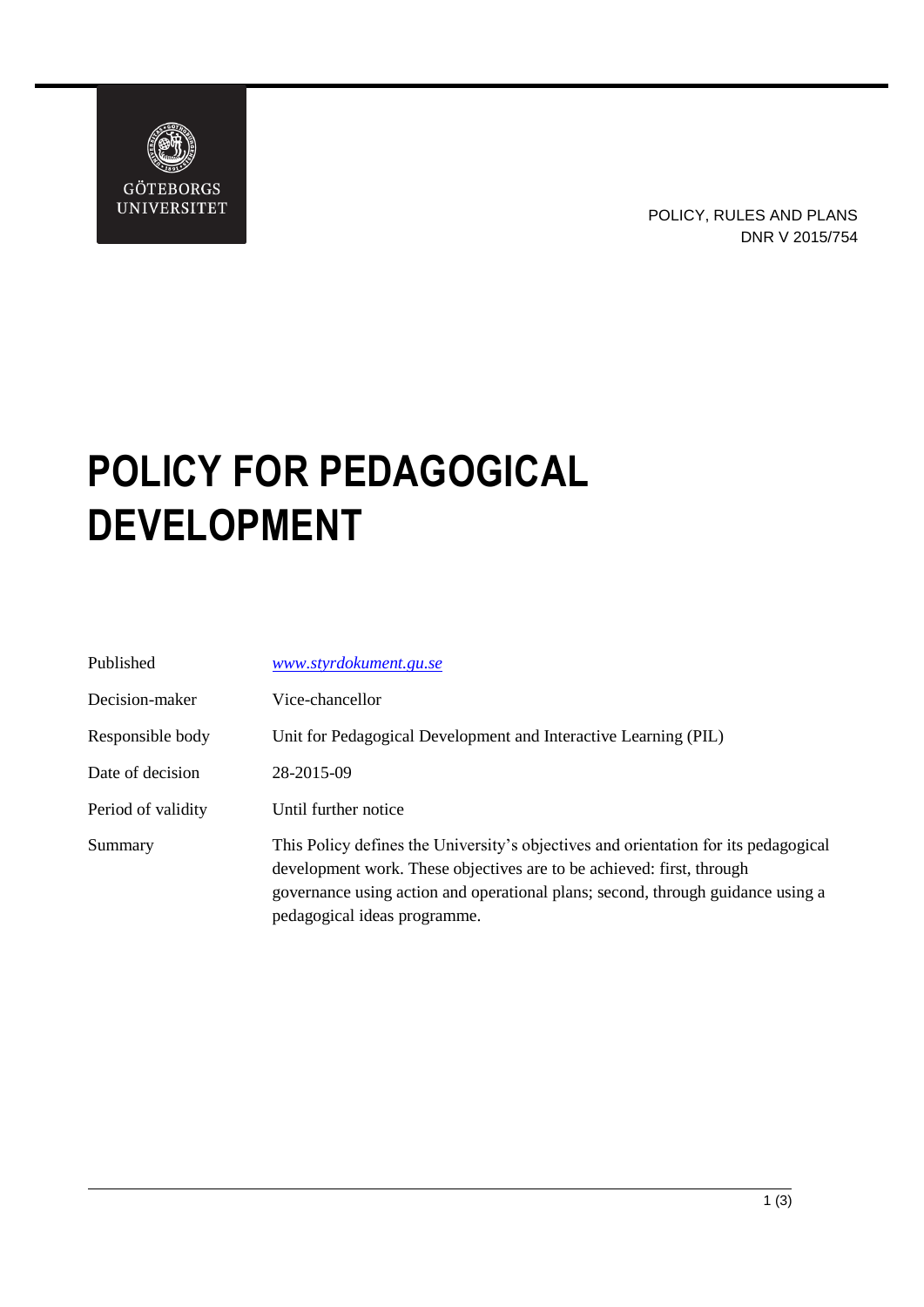## **Policy for Pedagogical Development**

The purpose of the University of Gothenburg's Policy for Pedagogical Development is to concretise the University's quest, expressed in *Vision 2020*, to develop courses and study programmes with a high level of scientific and artistic quality. Pedagogic excellence is to be achieved by developing good pedagogic environments and giving academic teaching more weight.

Good quality education is described at a European level in *European Standards and Guidelines for Quality Assurance in the European Higher Education Area (ESG).* The University of Gothenburg's Policy for Pedagogical Development is closely linked to this European policy, which emphasises student-centred learning and the active role of students in the learning process. The University of Gothenburg will also monitor national developments and be prepared to adapt strategic pedagogical development at universitywide level. In conjunction with pedagogical development at the University, the preconditions for achieving high-quality education at all levels of education will be given attention. Priorities, both at common level and at faculty and department level, are described in the University's *Action and Operational Plans*. Similarly, expectations and follow-up of pedagogical development results are described in these documents, on which strategic decisions and future investments are based.

Courses and study programmes at the University of Gothenburg are to be pursued in a way that stimulates an interest in knowledge and supports and develops student learning. When involved students encounter pedagogically skilled university teachers and supervisors on placements, opportunities to develop intellectually challenging teaching are created. In that way the responsibility for achieving good study results is shared between the teachers and students. The various levels of the University's administrative support functions should also be organised so as to make the pedagogical work easier in the concrete practical sense.

The University is responsible for offering a good learning environment for students at all levels of education. Teachers who teach and supervise at the University are to be associated with scientific/artistic activities at the higher education institution and be both knowledgeable in terms of their subject and pedagogically skilled. The University's learning environment must be designed to enable the realisation of pedagogical ambitions using varied types of instruction. The learning environment is to be characterised by qualified interactivity between teachers and students. Both the physical and the virtual learning environment are to be designed to strengthen the preconditions for each student and doctoral student to achieve the national qualitative targets. The purpose of the University's pedagogical development work should be for teachers to continuously deepen their knowledge about student learning by means of collegial discussions and through the exchange of experience, employing a researching approach and based on proven experience.

The broad assumption of responsibility at the University of Gothenburg represents a necessary precondition for realising the pedagogical development sought. Pedagogical development is a collective responsibility, where employees at department, faculty and university-wide level are to collaborate in order to achieve student-centred learning. The importance of pedagogical leadership will be made visible at all levels of the organisation. Employment relationships for teachers must be designed to enable teachers to actively participate in pedagogical development at the University.

The purpose of the complete environments at the University of Gothenburg, where research and teaching interact with student learning, is to both create and maintain high-quality education. The preconditions for the pedagogical development work in these collegial environments will be given attention. At departmental level, the head of department, with the support of the education coordinator, is to plan and follow up the